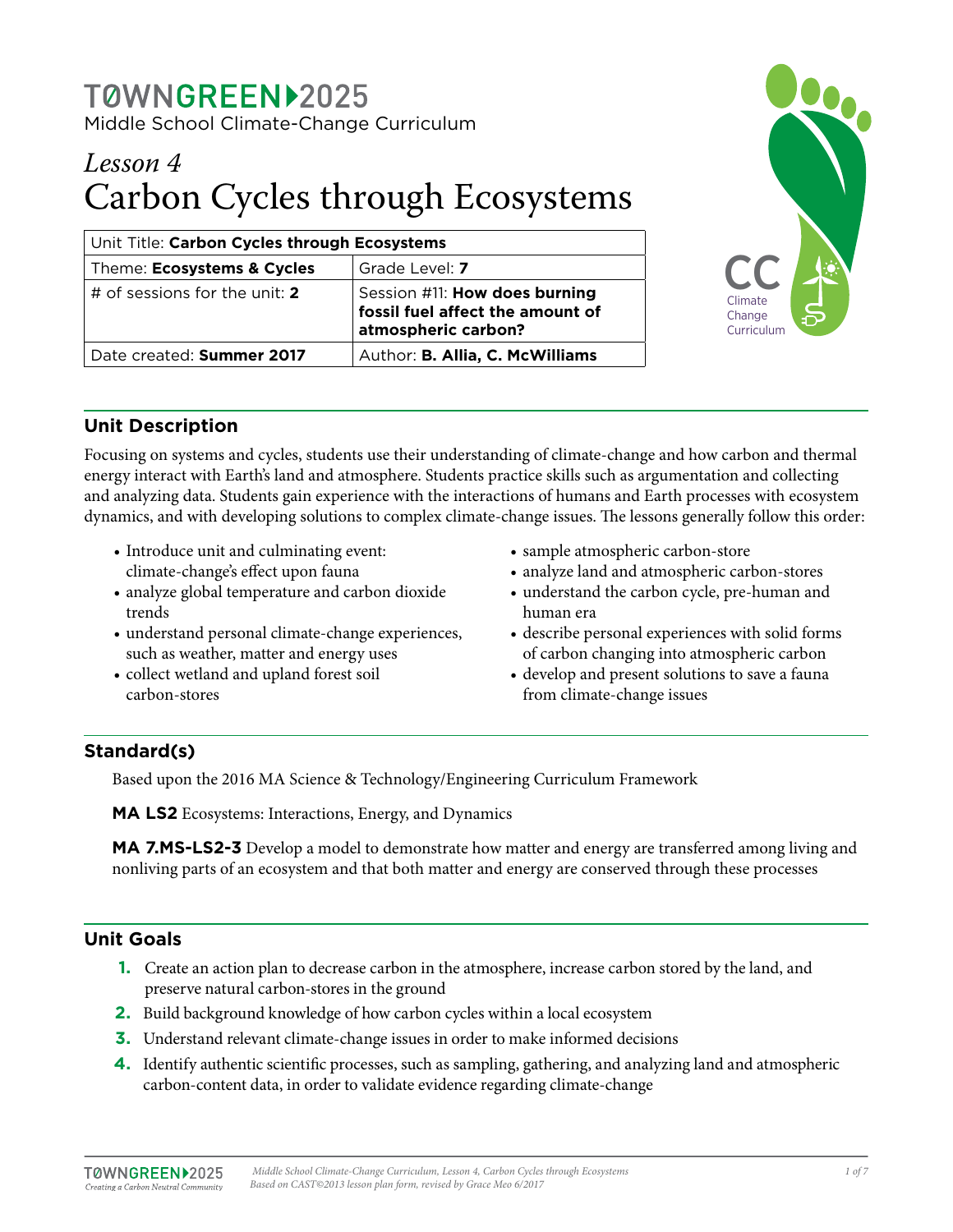# **Unit Objectives**

#### **Students will be able to**

**understand that:** 

- **1.** Carbon cycles through the atmosphere and land
- **2.** Human activities increases atmospheric carbon by burning fossil fuel
- **3.** Atmospheric carbon is a "greenhouse gas"
- **4.** Greenhouse gases increase global temperatures
- **5.** Wetlands and uplands store different amounts of carbon above and below ground

#### **and to:**

- **1.** Sample, collect, and analyze primary-source data
- **2.** Collect and analyze secondary data as a means to validate causes of climate-change

#### **Lesson Objectives**

- **1.** Carbon cycles through the atmosphere and land
- **2.** Human activities increases atmospheric carbon by burning fossil fuel
- **3.** Students will collect and measure samples to determine the amount of atmospheric carbon

### **Note any potential barriers to the lesson — consider variability**

#### ■**Student challenges**

• physical challenges, such as field work mobility and walking students outside to parking lot

#### ■**Teacher challenges**

• equipment needed in unit, such as carbon dioxide probe

#### ■**Student math-calculation disability**

• graphing using an electronic spreadsheet

#### **Evaluation/Assessment**

**(directly linked to the goals, i.e., Formative/Ongoing Assessment or Summative/End of Lesson Assessment)**

#### ■**Formative Assessment**

• RAFT (Role, Audience, Format, Topic) activity advocating for "Limit Car Idling"

#### ■**Possible RAFT Roles:**

• Newspaper reporter, lawyer, chemist, lungs, codfish

#### ■**Vocabulary**

- Atmospheric carbon
- Carbon dioxide  $(CO<sub>2</sub>)$
- Human interaction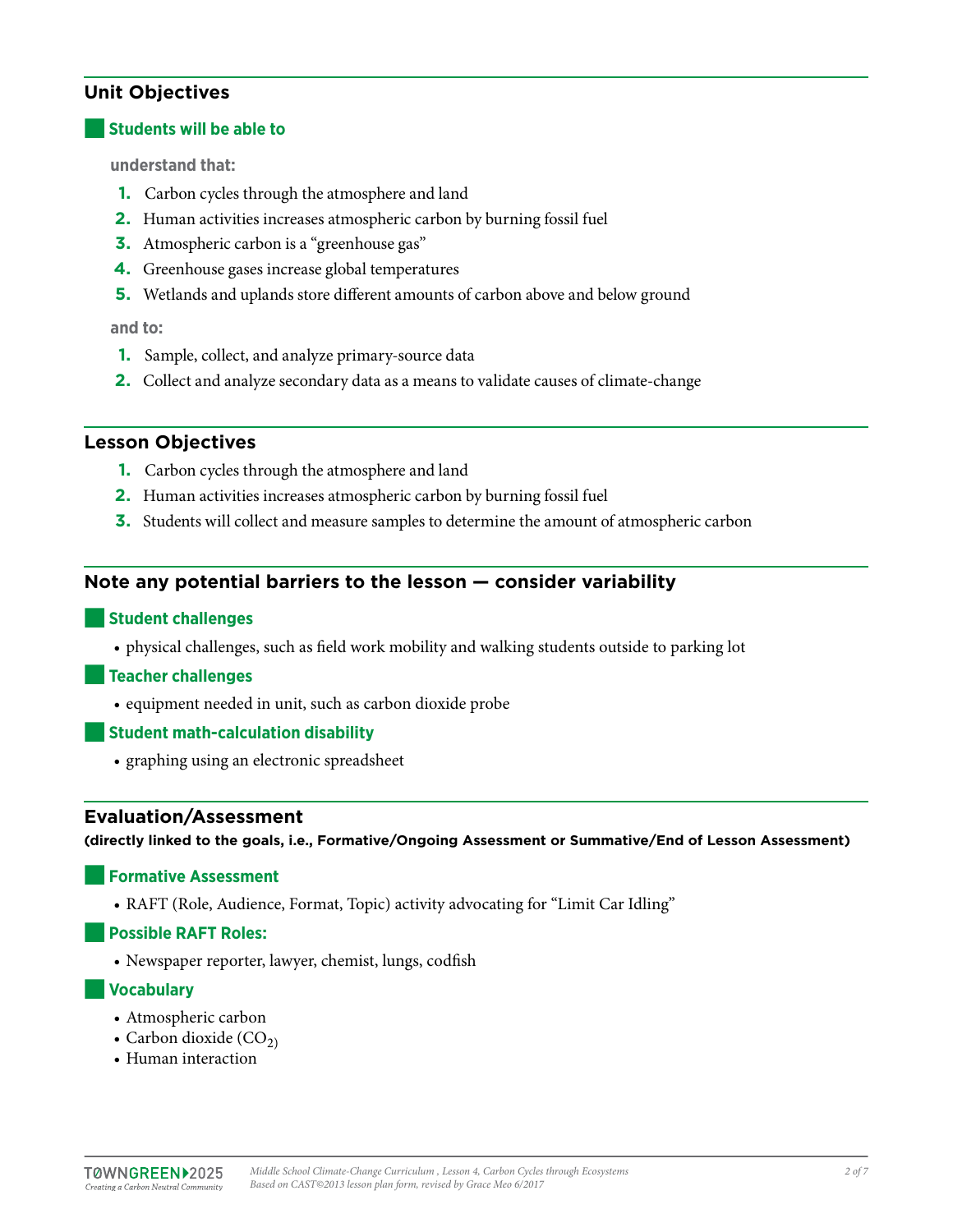#### **Differentiated Vocabulary Ideas**

- **1.** word wall
- **2.** word splash
- **3.** common prefixes and suffixes
- **4.** content vocabulary roundtable
- **5.** flashcards

*NOTE: Consider the [UDL Guidelines](http://bit.ly/1d5bjtS) in selecting methods and materials to ensure that you provide options for engagement, representation, and action and expression.* 

#### **Methods**

**(e.g., Anticipatory Set, Introduce and Model New Knowledge, Provide Guided Practice, Provide Independent Practice)**



#### ■**Hook: In a brief think, pair, share, students report out their opinions of this picture**

- **1.** When we burn fossil fuels, we increase atmospheric carbon.
	- **A.** Collect atmospheric carbon dioxide.
		- **1.** Using a carbon dioxide meter, such as the Vernier LabQuest CO<sub>2</sub> sensor take at least 2 outdoor readings.
			- **a.** Take the first reading in the classroom and an open space, away from fossil-fuel burning sources perhaps in a bush or garden.
			- **b.**Take the second reading next to the tailpipe of an idling car.
	- **B.** Complete Data Table and Graph

| Location                              | $CO2$ parts per million | % Change |
|---------------------------------------|-------------------------|----------|
| Inside Classroom (control)            |                         |          |
| Outside, Away from fossil-fuel source |                         |          |
| Car Tailpipe burning fossil-fuel      |                         |          |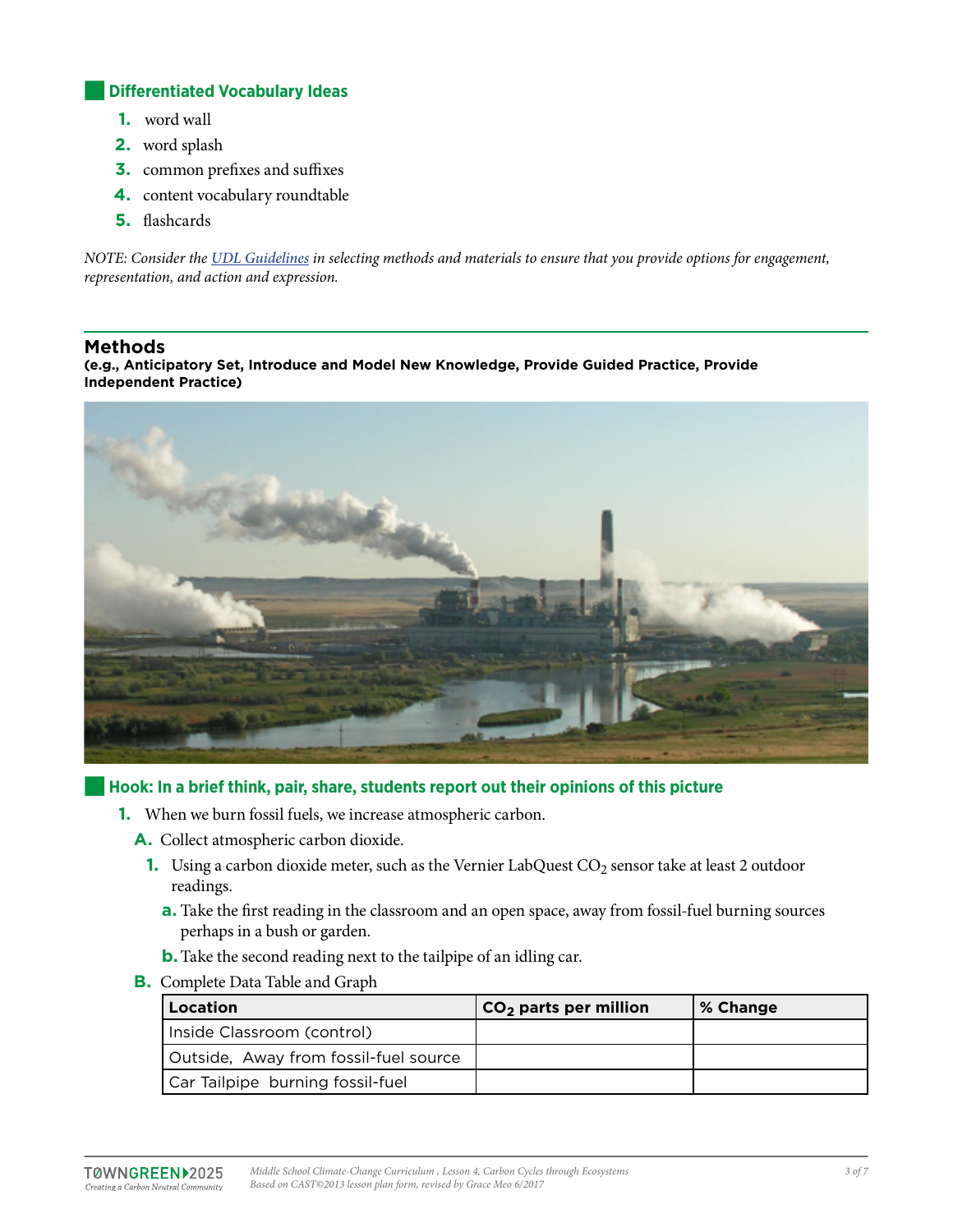| Location                   |                                      | CO2parts per million                    |        | % Change                            |          |
|----------------------------|--------------------------------------|-----------------------------------------|--------|-------------------------------------|----------|
| Inside Classroom (control) |                                      | 400                                     |        |                                     |          |
|                            | Outside Away from fossil-fuel source |                                         | 350    |                                     | $-0.875$ |
|                            | Burning fossil-fuel car tailpipe     |                                         | 10,000 |                                     | 25       |
|                            | Carbon Dioxide in Parts per Million  |                                         |        |                                     |          |
| 10000                      |                                      |                                         |        |                                     |          |
| 7500                       |                                      |                                         |        |                                     |          |
| 5000                       |                                      |                                         |        |                                     |          |
| 2500                       |                                      |                                         |        |                                     |          |
|                            | Inside Classroom<br>(control)        | Outside Away from<br>fossil-fuel source |        | Burning fossil-fuel car<br>tailpipe |          |
|                            |                                      |                                         |        |                                     |          |

- **C.** Discussion of data analysis: Human activities increases atmospheric carbon when we burn fossil fuel Think-Pair-Share questions to frame discussion
- **1.** In student graph, compare carbon dioxide emission before and after burning fossil-fuel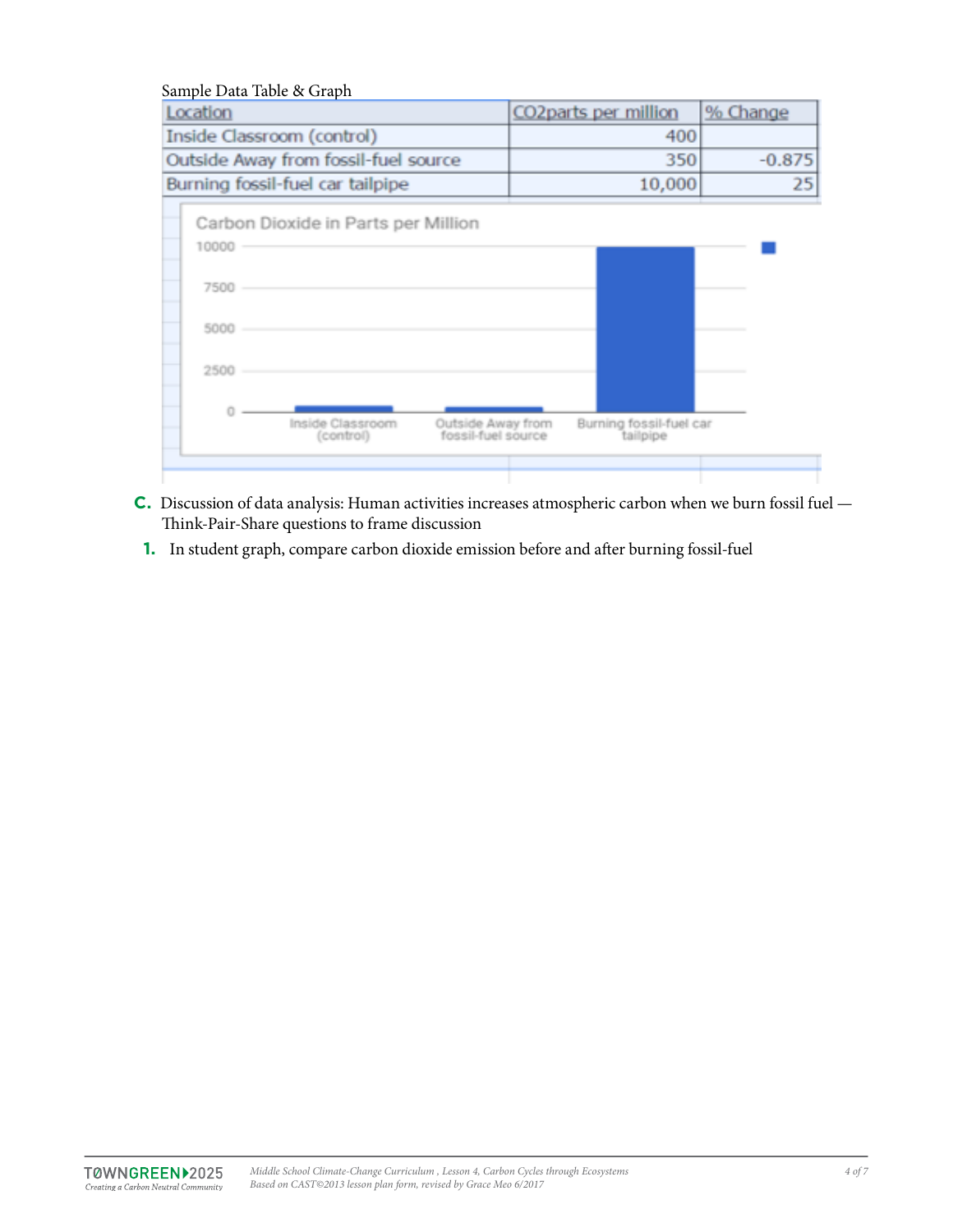#### **2.** In world graph, compare carbon dioxide emission before and after industrial revolution



Ancient air bubbles trapped in ice enable us to step back in time and see what Earth's atmosphere, and climate, were like in the distant past. They tell us that levels of carbon dioxide  $(CO<sub>2</sub>)$  in the atmosphere are higher now than they have been at any time in the past 400,000 years. During ice ages,  $CO<sub>2</sub>$  levels were around 200 parts per million (ppm), and during the warmer interglacial periods, they hovered around 280 ppm (see fluctuations in the graph). In 2013, CO<sub>2</sub> levels *[surpassed 400 ppm](http://climate.nasa.gov/news/916)* for the first time in recorded history. This *[recent relentless rise](http://scrippsco2.ucsd.edu/history_legacy/keeling_curve_lessons)* in CO<sub>2</sub> shows a remarkably constant relationship with fossil-fuel burning, and it can be well accounted for based on the simple premise that about 60 percent of fossil-fuel emissions stay in the air.

## **Materials**

- **1.** Vernier LabQuest CO<sub>2</sub> sensor
- **1.** Graphing spreadsheet

#### **Resources**



*[https://climate.nasa.gov/climate\\_resources/24/](https://climate.nasa.gov/climate_resources/24/)*

Source: Global Climate-change website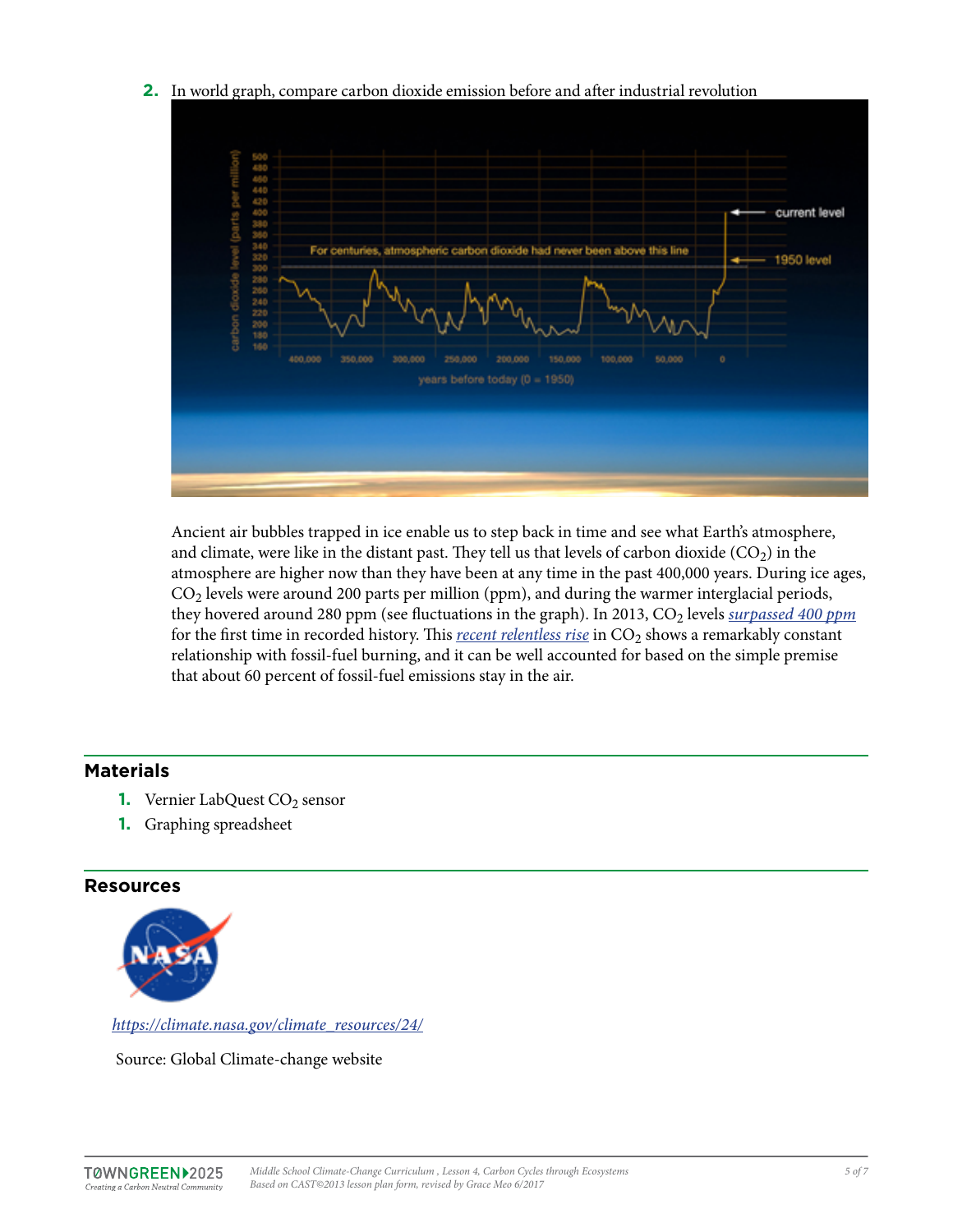

Ancient air bubbles trapped in ice enable us to step back in time and see what Earth's atmosphere, and climate, were like in the distant past. They tell us that levels of carbon dioxide (CO2) in the atmosphere are higher than they have been at any time in the past 400,000 years. During ice ages, CO2 levels were around 200 parts per million (ppm), and during the warmer interglacial periods, they hovered around 280 ppm (see fluctuations in the graph). In 2013, CO2 levels *[surpassed 400 ppm](http://climate.nasa.gov/news/916)* for the first time in recorded history. This *[recent relentless](http://scrippsco2.ucsd.edu/history_legacy/keeling_curve_lessons)  [rise](http://scrippsco2.ucsd.edu/history_legacy/keeling_curve_lessons)* in CO2 shows a remarkably constant relationship with fossil-fuel burning, and can be well accounted for based on the simple premise that about 60 percent of fossil-fuel emissions stay in the air.



# Growth in Greenhouse Gas Emissions since the 1850's